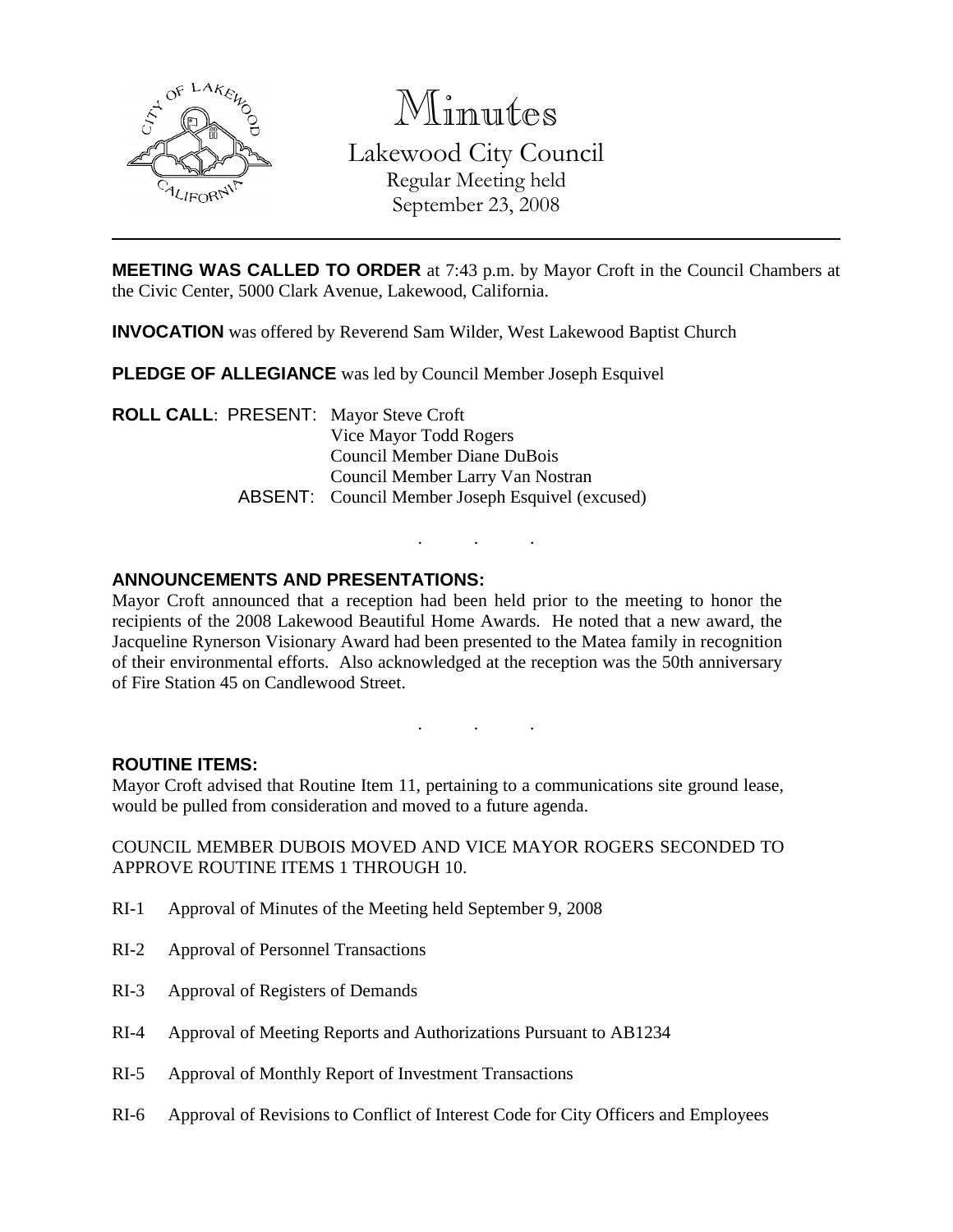### **ROUTINE ITEMS:** Continued

- RI-7 Approval of Amendment to the Professional Services Contract for the Destruction of Well #16
- RI-8 Approval of Annual Telephone System and Voicemail Maintenance Service Agreement with Standard Tel Networks
- RI-9 Approval of Amendment to Agreement with Sonitrol for Fire Alarm System Upgrades and Installation of CCTV System at Two City Facilities
- RI-10 Approval of Net Energy Metering Services Agreement with Southern California Edison

UPON ROLL CALL VOTE, THE MOTION WAS APPROVED:

|                                          | AYES: COUNCIL MEMBERS: DuBois, Rogers, Van Nostran and Croft |
|------------------------------------------|--------------------------------------------------------------|
| NAYS: COUNCIL MEMBERS: None              |                                                              |
| <b>ABSENT: COUNCIL MEMBERS: Esquivel</b> |                                                              |

## **1.1 • AWARD OF BID FOR PUBLIC WORKS PROJECT NO. 08-9, ENHANCED VAPOR RECOVERY SYSTEM**

. . .

Public Works Director Lisa Rapp gave a presentation based on the memo in the agenda and stated three bids had been received for a project to upgrade the Arbor Yard gasoline refueling system by installing an Enhanced Vapor Recovery System. She advised that the changes were mandated by environmental requirements of the South Coast Air Quality Management District and must be in place no later than April 1, 2009. It was the recommendation of staff that the City Council adopt the plans, specifications and working details for the project; award a contract to the low bidder, FR Construction, Inc., in the amount of \$36,517; authorize staff to approve a cumulative total of contract change orders, as needed, not to exceed \$5,000; and appropriate \$10,000 from the General Fund to the project account.

Responding to questions from Council Member Van Nostran, Ms. Rapp stated that the project would require excavation, pouring of a new concrete pad, and installation of a tank that would look similar to a large water heater.

Mayor Croft opened the public hearing at 7:52 p.m. and called for anyone in the audience wishing to address the City Council on this matter. There was no response.

VICE MAYOR ROGERS MOVED AND COUNCIL MEMBER DUBOIS SECONDED TO APPROVE STAFF'S RECOMMENDATIONS. UPON ROLL CALL VOTE, THE MOTION WAS APPROVED:

AYES: COUNCIL MEMBERS: DuBois, Rogers, Van Nostran and Croft NAYS: COUNCIL MEMBERS: None ABSENT: COUNCIL MEMBERS: Esquivel

. . .